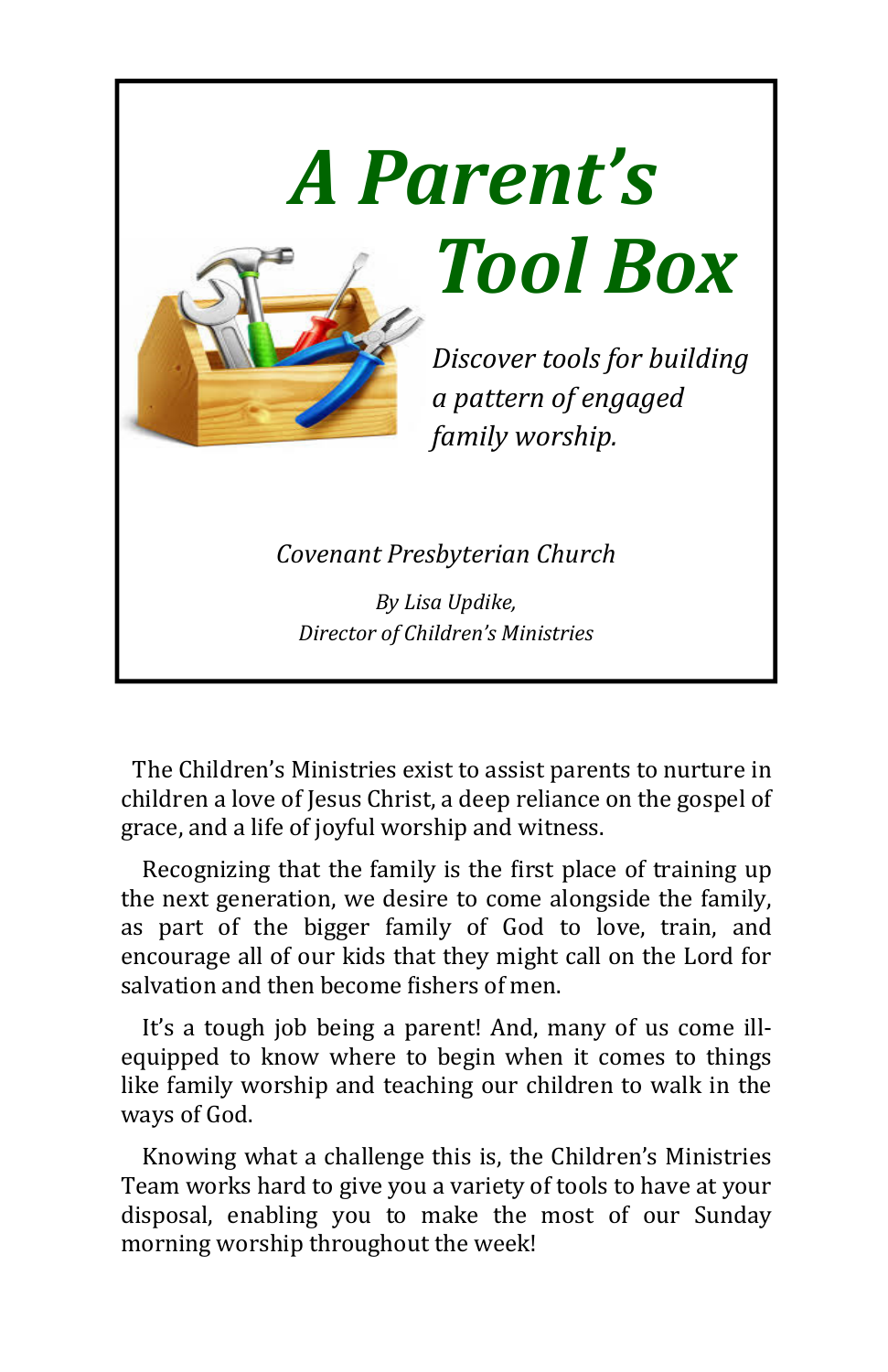## **EARLY CHILDHOOD**

Children ages 3 years old through Kindergarten may attend both Children's Church and Sunday School. The lesson taught in Sunday School and Children's Church is the same, but



presented in slightly different ways each time, and with a different follow-up craft or activity. Here are some ways to help make the lessons more impactful.

Notice that the Lesson Focus is in the bulletin. As you walk vour child back to Children's Church you can casually mention, *"I noticed your lesson today will be about I* can't wait for you to tell me *about it!"*

• Use the Discussion Starter displayed with the Lesson Focus in the early childhood hallway to talk with the kids during your car ride home, over dinner, or as part of family worship that week. 

• Use the craft(s) as a point of discussion and review. Display the craft at home for the following week and refer to it, reviewing briefly the lesson, and creating expectation for the following week's lesson, "You learned so much about how God spoke through Moses! I can't wait to hear what you will study this week in Sunday School!"

• Use the *Master Plan* in planning family worship by reading and talking about the same stories and themes together at home. The lesson title, Bible truth, lesson focus, and memory verse for each week can be found on our web site.

 (www.cov-pres.org > ministries > Children's Ministries > Sunday School, or Children's Church, then click on *Master Plan*)

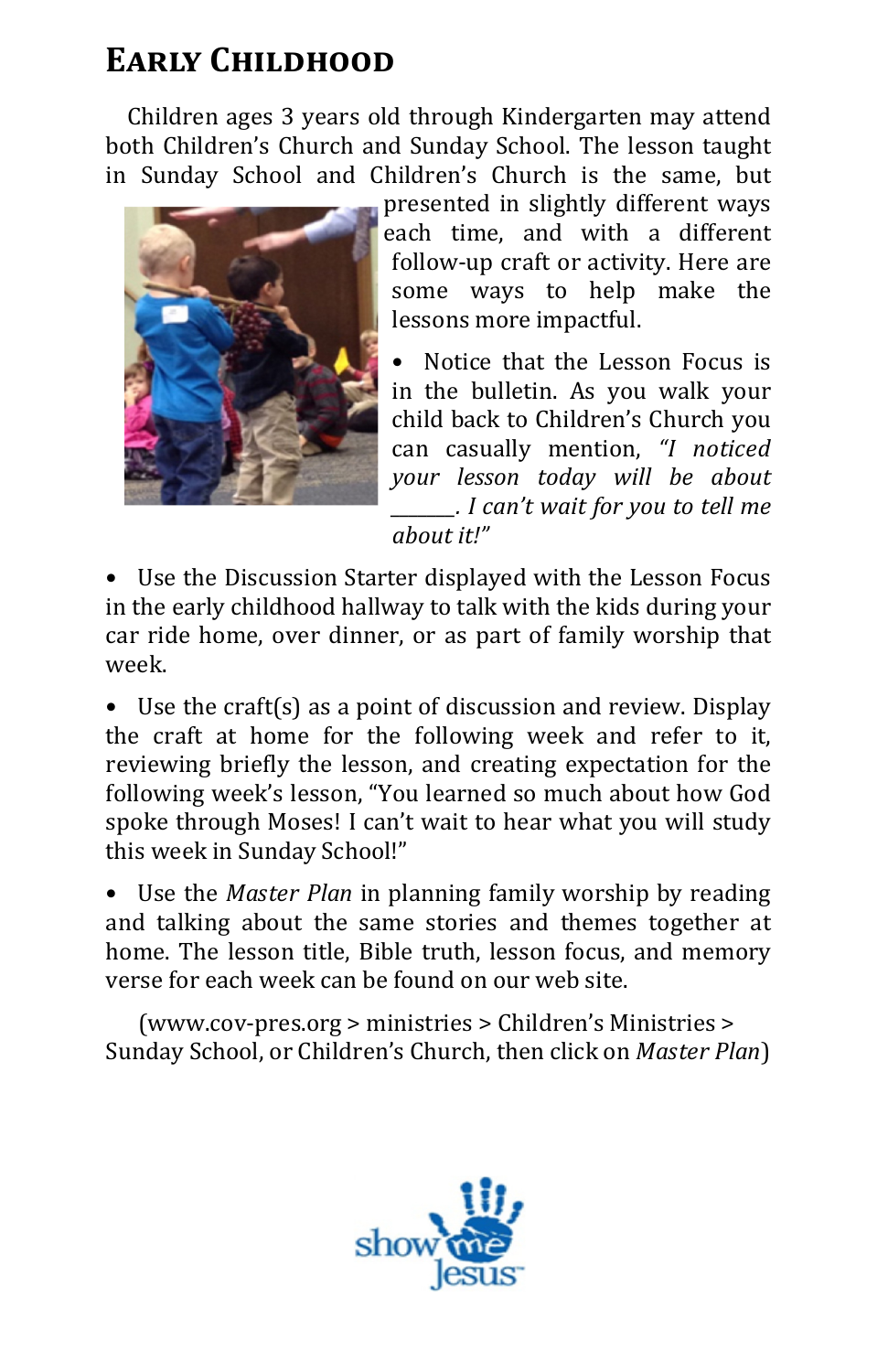### ELEMENTARY AGES

Children  $1^{st}$  through  $5^{th}$  grade join us for the worship service. Much change happens in a child as they progress through these years! Here are some hints to help make Sunday morning more meaningful for your elementary-aged child.

#### **At Home**

• Read the "**All About Sunday**" e-mail to prepare yourself and your family for Sunday.

• Notice that the **songs** we will be singing are listed, and you can even print off the lyrics to the songs! Friday and Saturday nights during your family worship or bed-time routine, use these songs. Go over tough words, memorize the chorus.

• Look over the **Bible passage** with your child. Ask them what it tells us about the nature of God. Ask them what it tells us about the nature of man. Ask them to guess what the pastor might discuss.



### **During Church**

- Remember that your child is watching you and learning how to worship the Lord from you! Let that encourage you to be fully engaged in Sunday morning worship.
- Smile at your child during the service and tell him or her how happy you are to be worshipping together!
- Have a "Sunday morning" bag for each child that includes things like a notebook, pencil, crayons, and Bible.

• Recognize that teaching a child to worship does NOT mean keeping them quiet. While it is important to teach our children respectful behavior, our goal is engagement, not silence.

• Expect your child to participate by standing when the congregation stands, reading aloud when we read aloud, and to follow along in the sermon notes.

• Pray for the worship leader, and preaching pastor throughout the week prior. As your child invests his/her heart in the service to come, he/she is more prepared to participate.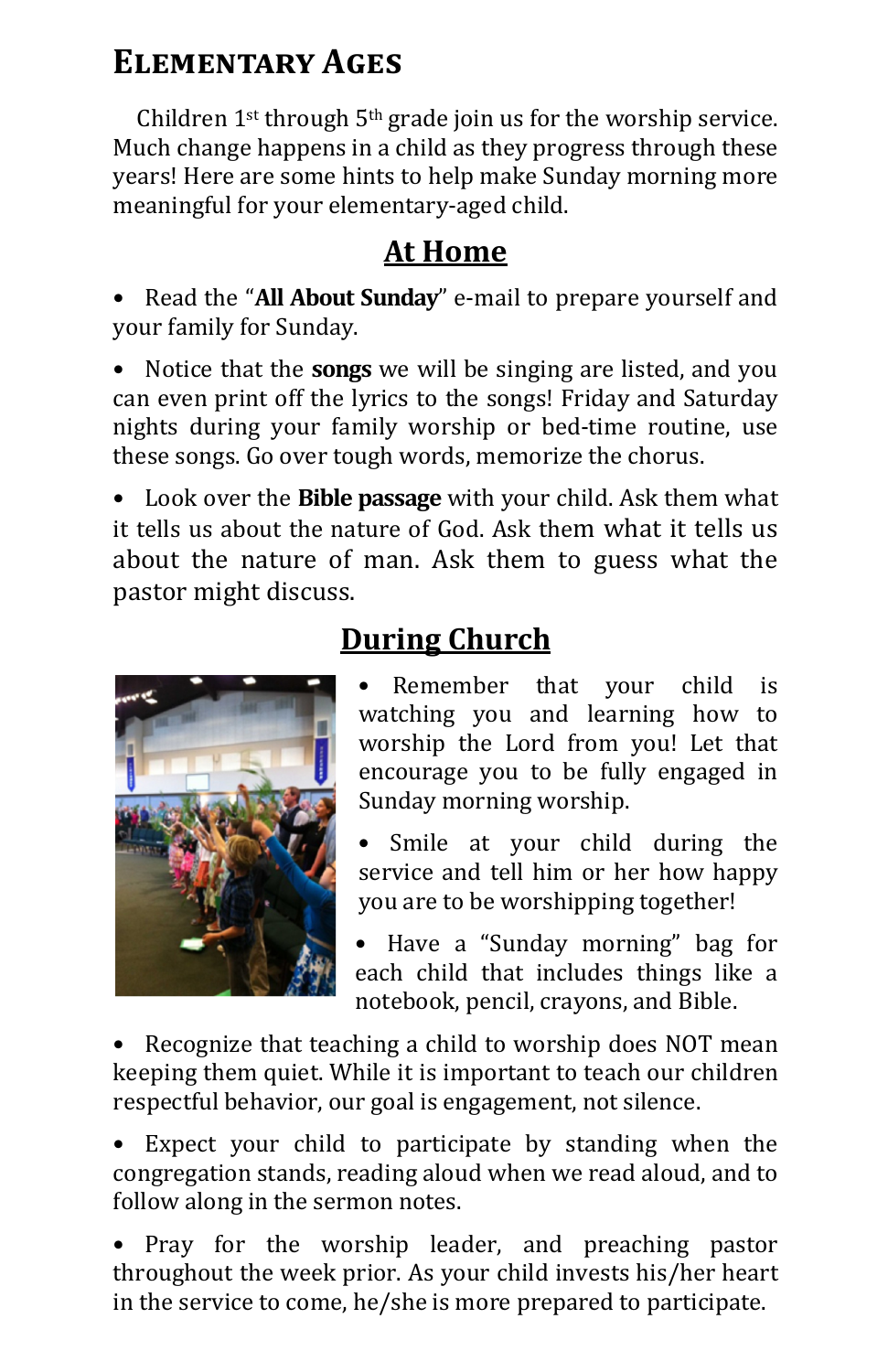Ask your child to try to remember at least one thing that stood out to him or her from the sermon.

Use the Children's Sermon Notes.

Pick up one or both of the Children's Sermon notes. Look over them with your child as you settle in for worship.



Offer help and encouragement when needed in filling them out.

 $\circ$  Point to similarities between the adult notes and the children notes.

 $\degree$  Use the questions and discussion points in the car ride home, over lunch, or during family worship.

 $\degree$  Teach your children, as they develop reading and writing skills, to date their notebook, record the title of the sermon, the Bible passage, and one to three "nuggets" from the sermon. They can then fold and tuck their sermon notes into their notebook.

#### **Sunday School**

Come to Sunday School Assembly from 10:00-10:15 a.m. and discover what your kids are memorizing.

Have them help you memorize the same catechism questions, information, and verses that they are learning.

• Visit the Sunday School class from time to time. Introduce yourself to the teacher(s), and offer to help.

• LOOK AT THE SUNDAY SCHOOL PAPERS! Don't let your kids simply make airplanes with them. These handouts are a treasure that can be used as discussion starters for family



worship, for lunch time conversation, and for training your child to have his or her own daily devotional time.

- Help your child with Sunday School "homework." Sweet times of prayer and conversation often result!
- View our Sunday School curriculum scope and sequence on the Children's Ministry's website.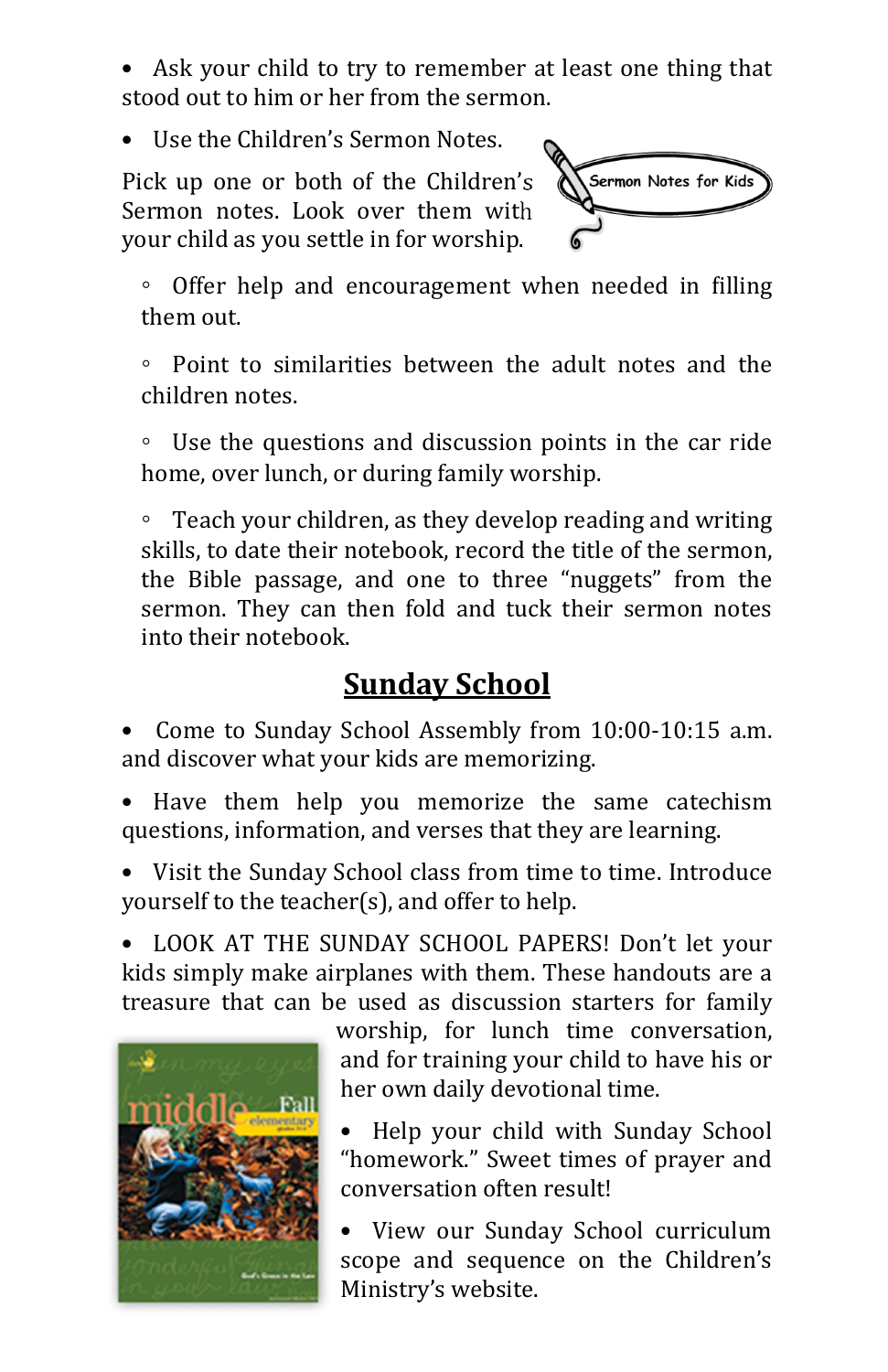# **WEEKDAY FAMILY WORSHIP**

Don't let the idea of leading your family in 2-4 times of family devotions a week overwhelm you! Here are some simple ideas to help you get started in this important practice that communicates to your children the centrality of the Gospel in everyday life. You don't need to do them all every day. Use these ideas as a resource until your "pump gets primed." 

• Pick a consistent time. Many people find that right after dinner works well, or between dinner and dessert, while others enjoy breakfast time devotions.

• Keep it short, simple, and pleasant.

• Use the sermon notes from Sunday and review the theme of the sermon one day, ask some questions on another day, and on another day discuss how your family can apply the things learned into your lives.

• Memorize a Bible passage as a family, and use that as your theme for a few weeks.

• Keep a list of prayer requests and let the kids take turns praying for people, events, the church, and family.

• Sing a song or two. Use the lyric sheets from the "All About Sunday" e-mail, one of the church song books, or your VBS CDs. 



• Work your way steadily through the Children's Catechism, memorizing the answer to each question. Take time to discuss each one, what it means and why it matters.

Family worship doesn't have to be overwhelming! Getting started and then remaining consistent are probably the most difficult aspects of the whole thing.

Please know that the Children's Ministries Team at Covenant Presbyterian Church is praying for God to be at work in you and your whole family!